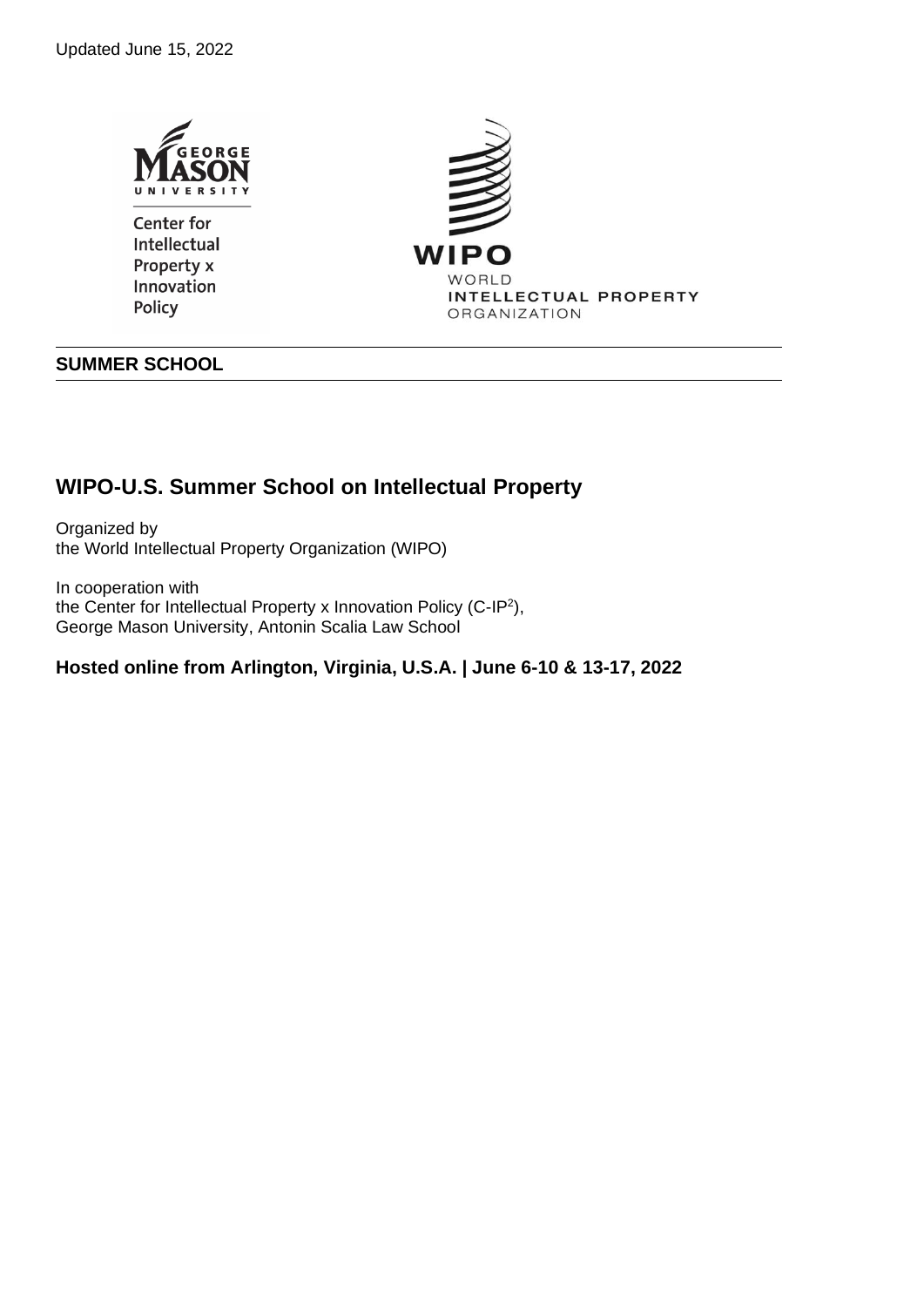## **WEEK 1: IP & INNOVATION INDUSTRIES**

All regular classes will be held virtually over Zoom All program times are in New York Eastern Daylight Time (EDT).

### **MONDAY, JUNE 6, 2022**

#### **MODULE I: INTRODUCTIONS AND OVERVIEW OF INTELLECTUAL PROPERTY**

| $9:00 - 9:30$ am      | WIPO-U.S. Welcome, Introductions, & Program Overview                                                      |                                                                                                                                                                                                                                                                                                                                                |
|-----------------------|-----------------------------------------------------------------------------------------------------------|------------------------------------------------------------------------------------------------------------------------------------------------------------------------------------------------------------------------------------------------------------------------------------------------------------------------------------------------|
|                       | Speakers:                                                                                                 | Edward Kwakwa, Assistant Director General,<br>Global Challenges and Partnerships Sector, WIPO<br>Joshua Kresh, Managing Director, C-IP <sup>2</sup><br>Prof. Sean O'Connor, Faculty Director, C-IP <sup>2</sup> , George Mason<br>University, Antonin Scalia Law School<br>Kristina Pietro, Director of Operations & Events, C-IP <sup>2</sup> |
| $9:30 - 10:15$ am     | <b>Student Introductions</b>                                                                              |                                                                                                                                                                                                                                                                                                                                                |
| $10:15 - 11:30$ am    |                                                                                                           | Session 1: Overview and Economics of Intellectual Property                                                                                                                                                                                                                                                                                     |
|                       | Speaker:                                                                                                  | Prof. Jonathan Barnett, University of Southern<br>California, Gould School of Law                                                                                                                                                                                                                                                              |
| 11:30 am $-$ 12:45 pm |                                                                                                           | Long Lunch Break - refer to the "Course Handbook" doc for the Zoom hangout link                                                                                                                                                                                                                                                                |
| $12:45 - 2:15$ pm     | Session 2:                                                                                                | Panel: The Role of IP Institutions in the Global IP System                                                                                                                                                                                                                                                                                     |
|                       | Panelists                                                                                                 | Joe Bradley, WIPO<br>Jimmy Mauldin, U.S. Department of State<br>Aurelia Schultz, Office of Policy and International Affairs,<br>U.S. Copyright Office<br>Andrew (Andy) Toole, PhD, U.S. Patent and Trademark Office                                                                                                                            |
|                       |                                                                                                           | Moderator: Joshua Kresh, C-IP <sup>2</sup>                                                                                                                                                                                                                                                                                                     |
| $2:15 - 2:35$ pm      | <b>Short Break</b>                                                                                        |                                                                                                                                                                                                                                                                                                                                                |
| $2:35 - 3:50$ pm      | Session 3:                                                                                                | The Different Kinds of Property in Intellectual Property                                                                                                                                                                                                                                                                                       |
|                       | Speaker:                                                                                                  | Prof. Sean O'Connor, C-IP <sup>2</sup> , George Mason University, Antonin<br>Scalia Law School                                                                                                                                                                                                                                                 |
| $3:50 - 4:05$ pm      | Complete Today's Day 1 Evaluations via SurveyMonkey Link:<br>https://www.surveymonkey.com/r/day1wipoc-ip2 |                                                                                                                                                                                                                                                                                                                                                |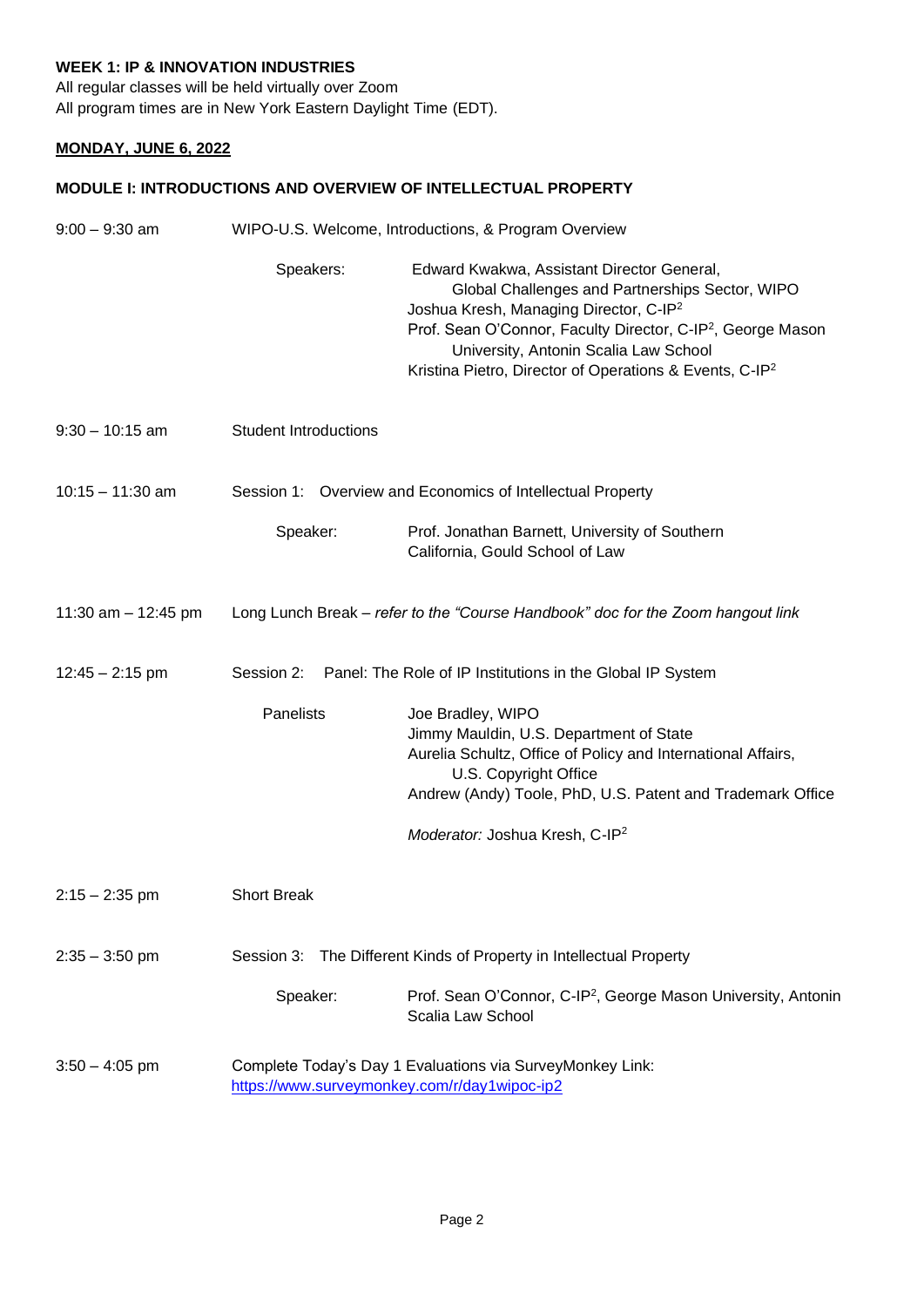#### **TUESDAY, JUNE 7, 2022**

#### **MODULE II: PATENTS**

| $9:00 - 10:15$ am                 | Session 4: Fundamentals of U.S. Patent Law                                                                |                                                                                                           |
|-----------------------------------|-----------------------------------------------------------------------------------------------------------|-----------------------------------------------------------------------------------------------------------|
|                                   | Speaker:                                                                                                  | Prof. Kristen Jakobsen Osenga,<br>University of Richmond School of Law                                    |
| $10:15 - 10:30$ am                | <b>Short Break</b>                                                                                        |                                                                                                           |
| $10:30 - 11:45$ am                |                                                                                                           | Session 5: Establishing Rights: U.S. Patent Prosecution                                                   |
|                                   | Speaker:                                                                                                  | Prof. Dale Lazar, George Mason University,<br>Antonin Scalia Law School                                   |
| 11:45 $am - 1:00$ pm              |                                                                                                           | Long Lunch Break - refer to the "Course Handbook" doc for the Zoom hangout link                           |
| $1:00 - 2:15$ pm                  | Session 6: Enforcing Rights: U.S. Patent Litigation                                                       |                                                                                                           |
|                                   | Speakers:                                                                                                 | The Hon. Judge Susan Braden (Ret.)<br>Joshua Kresh, C-IP <sup>2</sup>                                     |
| $2:15 - 2:35$ pm                  | <b>Short Break</b>                                                                                        |                                                                                                           |
| $2:35 - 4:05$ pm                  |                                                                                                           | Session 7: Panel: Patents in the Innovation Industries                                                    |
|                                   | Panelists:                                                                                                | John Kolakowski, Nokia<br>David Korn, PhRMA<br>Urška Petrovčič, Qualcomm<br>Hans Sauer, BIO               |
|                                   |                                                                                                           | Moderator: Prof. Sean O'Connor, C-IP <sup>2</sup> , George Mason University,<br>Antonin Scalia Law School |
| $4:05 - 4:20$ pm                  | Complete Today's Day 2 Evaluations via SurveyMonkey Link:<br>https://www.surveymonkey.com/r/day2wipoc-ip2 |                                                                                                           |
| <b>WEDNESDAY, JUNE 8, 2022</b>    |                                                                                                           |                                                                                                           |
| <b>MODULE II PATENTS (cont'd)</b> |                                                                                                           |                                                                                                           |
| $9:00 - 10:15$ am                 |                                                                                                           | Session 8: The Real-World Value of Patents                                                                |
|                                   | Speaker:                                                                                                  | Theresa M. Weisenberger, BakerHostetler                                                                   |

### 10:15 – 10:30 am Short Break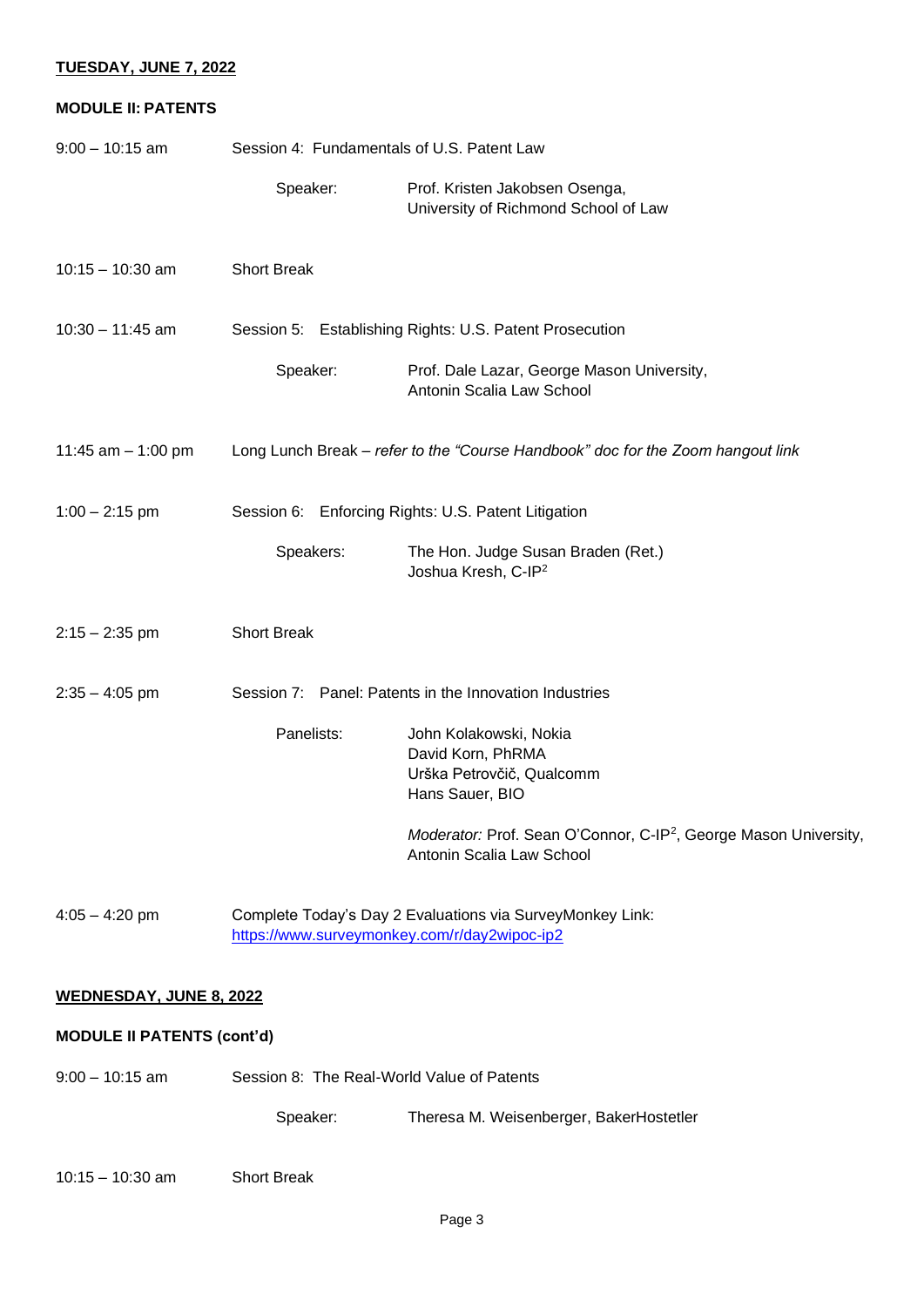| $10:30 - 11:45$ am   |                                                                                                                                 | Session 9: Monetizing Patents through Licensing                                                           |
|----------------------|---------------------------------------------------------------------------------------------------------------------------------|-----------------------------------------------------------------------------------------------------------|
|                      | Speaker:                                                                                                                        | Larry Horn, MPEG LA                                                                                       |
| 11:45 $am - 1:00$ pm |                                                                                                                                 | Long Lunch Break – refer to the "Course Handbook" doc for the Zoom hangout link                           |
| $1:00 - 2:15$ pm     | Session 10: Design Patents                                                                                                      |                                                                                                           |
|                      | Speaker:                                                                                                                        | Chris Katopis, ABA, IPL Copyright Committee                                                               |
| $2:15 - 2:35$ pm     | <b>Short Break</b>                                                                                                              |                                                                                                           |
| $2:35 - 3:50$ pm     | Session 11: Fireside Chat: The Hon. Judge Paul Michel (Ret.)<br>U.S. Court of Appeals for the Federal Circuit, Washington, D.C. |                                                                                                           |
|                      |                                                                                                                                 | Prof. Sean O'Connor, C-IP <sup>2</sup> , George Mason University,<br>Antonin Scalia Law School            |
| $3:50 - 4:05$ pm     |                                                                                                                                 | Complete Today's Day 3 Evaluations via SurveyMonkey Link:<br>https://www.surveymonkey.com/r/day3wipoc-ip2 |

# **THURSDAY, JUNE 9, 2022**

# **MODULE III: SPECIAL INNOVATION LAW**

| $9:00 - 10:15$ am    | Session 12: The Patent Cooperation Treaty (PCT): Tool for Global Patent Prosecution |                                                                                 |
|----------------------|-------------------------------------------------------------------------------------|---------------------------------------------------------------------------------|
|                      | Speaker:                                                                            | Matthew Bryan, WIPO                                                             |
| $10:15 - 10:30$ am   | <b>Short Break</b>                                                                  |                                                                                 |
| $10:30 - 11:45$ am   |                                                                                     | Session 13: IP Issues in Life Sciences R&D and Commercialization                |
|                      | Speaker:                                                                            | Prof. Emily Michiko Morris, Akron Law                                           |
| 11:45 $am - 1:00$ pm |                                                                                     | Long Lunch Break - refer to the "Course Handbook" doc for the Zoom hangout link |
| $1:00 - 2:15$ pm     | Session 14: IP Valuation and Management                                             |                                                                                 |
|                      | Speaker:                                                                            | Damon Matteo, CEO, Fulcrum Strategy                                             |
| $2:15 - 2:35$ pm     | <b>Short Break</b>                                                                  |                                                                                 |
| $2:35 - 4:05$ pm     |                                                                                     | Session 15: Simulation Exercise: Transfer of Technology and Licensing           |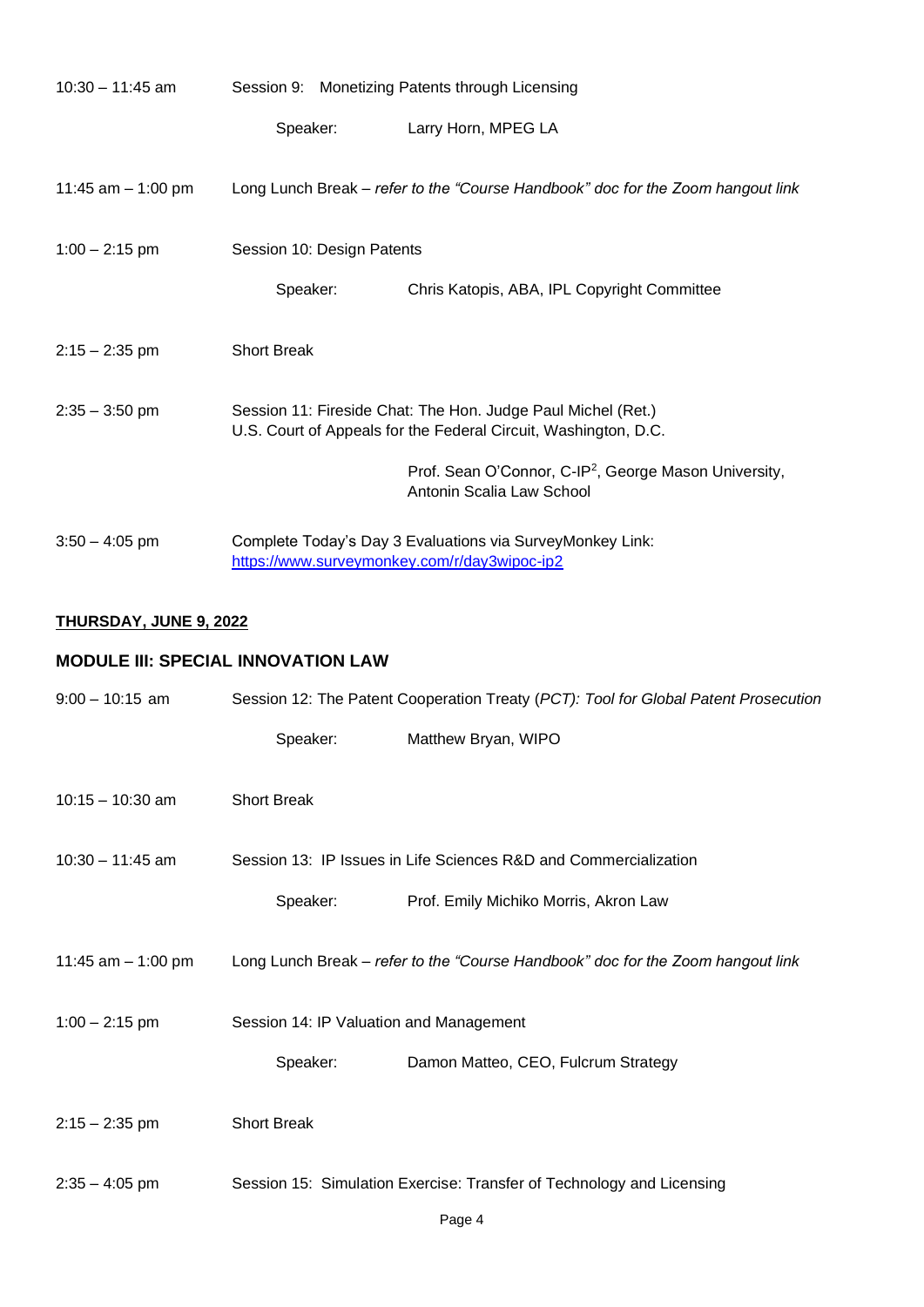| Speaker: | David Grossman, Office of Technology Transfer, |
|----------|------------------------------------------------|
|          | George Mason University                        |

4:05 – 4:20 pm Complete Today's Day 4 Evaluations via SurveyMonkey Link: <https://www.surveymonkey.com/r/day4wipoc-ip2>

### **FRIDAY, JUNE 10, 2022**

#### **MODULE IV: TOPICS TRADE SECRETS**

| $9:00 - 10:15$ am    | Session 16: Fundamentals of Trade Secrets           |                                                                                                                                                                                                                   |
|----------------------|-----------------------------------------------------|-------------------------------------------------------------------------------------------------------------------------------------------------------------------------------------------------------------------|
|                      | Speaker:                                            | Prof. Mark Schultz, University of Akron School of Law                                                                                                                                                             |
| $10:15 - 10:30$ am   | <b>Short Break</b>                                  |                                                                                                                                                                                                                   |
| $10:30 - 11:45$ am   |                                                     | Session 17: Real World Value of Trade Secrets in a Global Innovation Economy                                                                                                                                      |
|                      | Speaker:                                            | Prof. Mark Schultz, University of Akron School of Law                                                                                                                                                             |
| 11:45 $am - 1:00$ pm |                                                     | Long Lunch Break - refer to the "Course Handbook" doc for the Zoom hangout link                                                                                                                                   |
| $1:00 - 2:30$ pm     |                                                     | Session 18: Simulation Exercise: Best Practices for Protecting Trade Secrets                                                                                                                                      |
|                      | Speaker:                                            | Prof. Mark Schultz, University of Akron School of Law                                                                                                                                                             |
| $2:30 - 2:50$ pm     | <b>Short Break</b>                                  |                                                                                                                                                                                                                   |
| $2:50 - 4:20$ pm     | Session 19: Panel: Trade Secrets in Global Business |                                                                                                                                                                                                                   |
|                      | Panelists:                                          | James (Jim) Pooley, James Pooley, PLC (former Deputy Director<br>General, WIPO)<br>Richard (Dick) Thurston, RLT Global Consulting LLC<br>Debra Waggoner, Corning Incorporated<br>Richard V. Wells, Baker McKenzie |
|                      |                                                     | Moderator: Prof. Mark Schultz, University of Akron School of Law                                                                                                                                                  |
| $4:20 - 4:35$ pm     | https://www.surveymonkey.com/r/day5wipoc-ip2        | Complete Today's Day 5 Evaluations via SurveyMonkey Link:                                                                                                                                                         |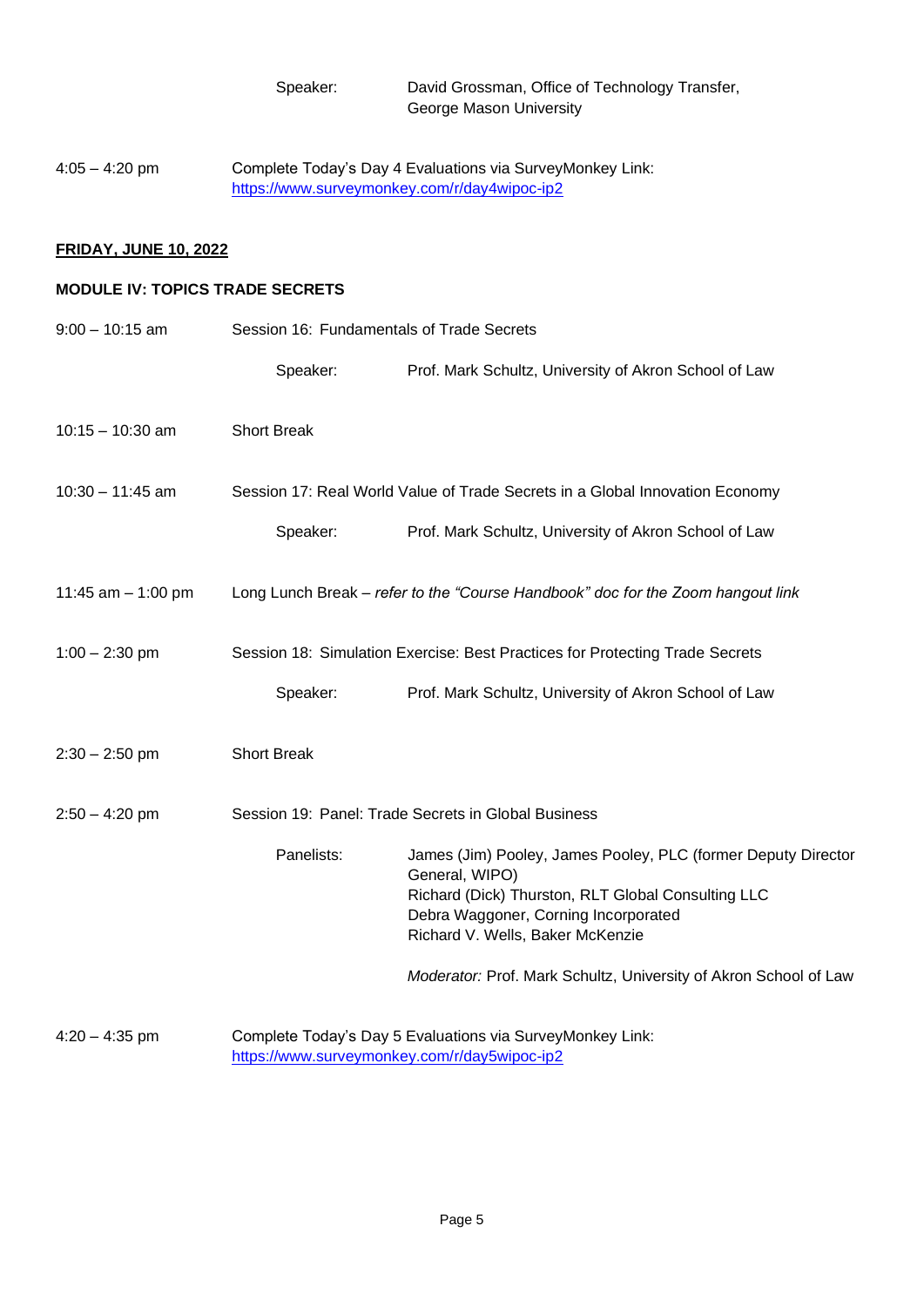# **WEEK 2: IP AND CREATIVE INDUSTRIES**

All regular classes will be held virtually over Zoom All program times are in New York Eastern Daylight Time (EDT).

## **MONDAY, JUNE 13, 2022**

#### **MODULE V: COPYRIGHT**

| $9:00 - 10:15$ am    | Session 20: Fundamentals of Copyright |                                                                                                                                                                                                                                                                                |  |  |
|----------------------|---------------------------------------|--------------------------------------------------------------------------------------------------------------------------------------------------------------------------------------------------------------------------------------------------------------------------------|--|--|
|                      | Speaker:                              | Prof. Sandra Aistars, George Mason University, Antonin Scalia<br>Law School; Senior Fellow for Copyright Research and Policy &<br>Senior Scholar, C-IP <sup>2</sup>                                                                                                            |  |  |
| $10:15 - 10:30$ am   | <b>Short Break</b>                    |                                                                                                                                                                                                                                                                                |  |  |
| $10:30 - 11:45$ am   |                                       | Session 21: Securing & Using Copyright Protection Globally                                                                                                                                                                                                                     |  |  |
|                      | Speaker:                              | Prof. Eric Priest, University of Oregon Law School                                                                                                                                                                                                                             |  |  |
| 11:45 $am - 1:15$ pm |                                       | Long Lunch Break and Overview of the LLM Program at Scalia Law<br>Please note this session is not mandatory.<br>Brian's presentation will begin around 12:00 pm EDT                                                                                                            |  |  |
|                      |                                       | Speaker: Brian Benison, Director of Graduate Admissions, Antonin Scalia Law School                                                                                                                                                                                             |  |  |
| $1:15 - 2:30$ pm     |                                       | Session 22: Copyright in the Digital World                                                                                                                                                                                                                                     |  |  |
|                      | Speaker:                              | Steve Tepp, Sentinel Worldwide                                                                                                                                                                                                                                                 |  |  |
| $2:30 - 2:50$ pm     | <b>Short Break</b>                    |                                                                                                                                                                                                                                                                                |  |  |
| $2:50 - 4:20$ pm     |                                       | Session 23: Panel: Copyright in the Creative Industries                                                                                                                                                                                                                        |  |  |
|                      | Panelists:                            | Troy Dow, Disney<br>David Lowery, Songwriter & Artist<br>Karen Marangi, RELX<br>Danny Marti, Tencent<br>Jessie Richard, Recording Industry Association of America<br>Moderator: Prof. Sandra Aistars, George Mason University,<br>Antonin Scalia Law School; C-IP <sup>2</sup> |  |  |
| $4:20 - 4:30$ pm     |                                       | Complete Today's Day 6 Evaluations via SurveyMonkey Link:<br>https://www.surveymonkey.com/r/day6wipoc-ip2                                                                                                                                                                      |  |  |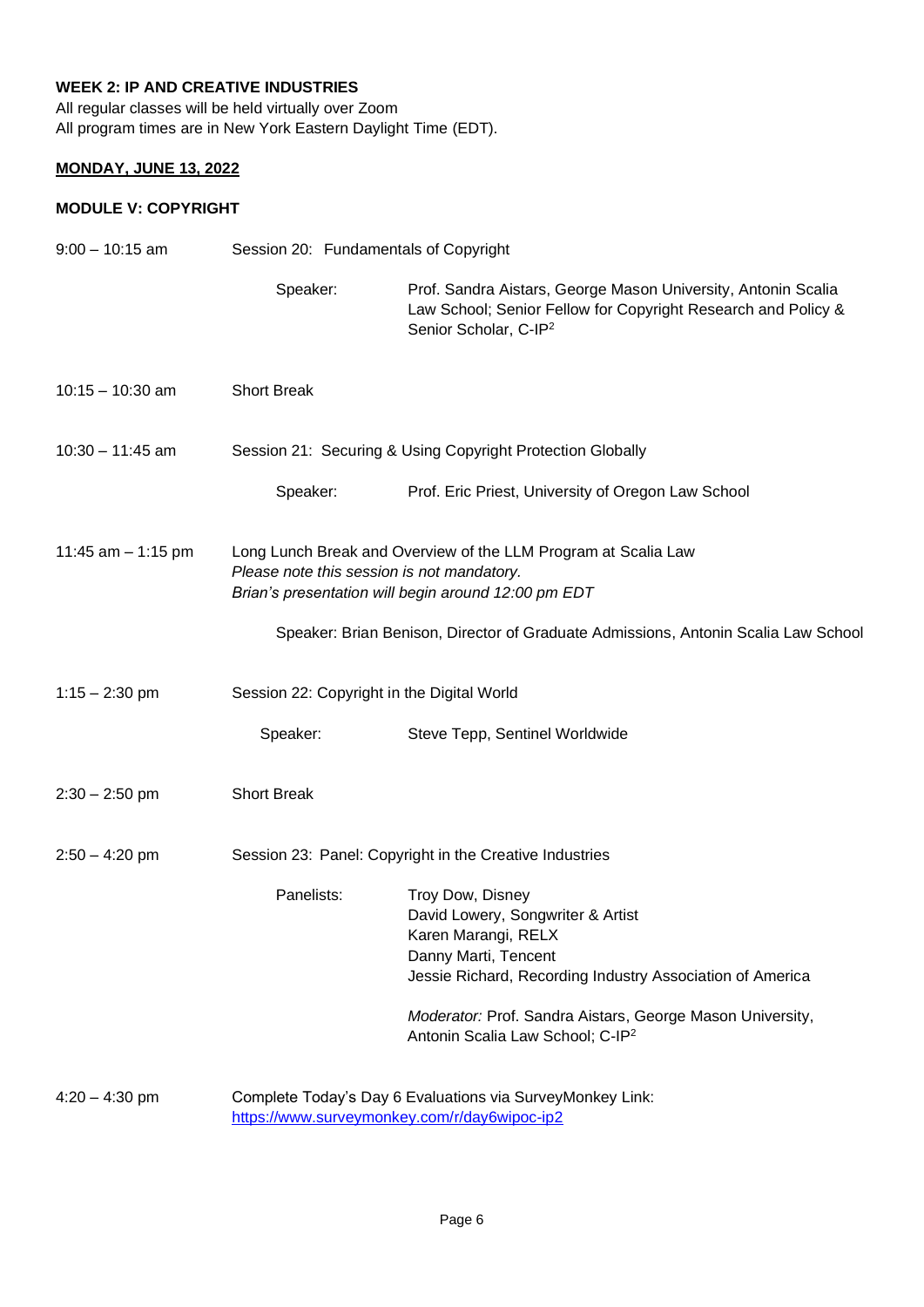# **Tuesday, June 14, 2022**

# **MODULE V: COPYRIGHT (cont'd)**

| $9:00 - 10:15$ am               | Session 24: An IP Social Justice Perspective on Copyright Protection for AI Implementations |                                                                                                                           |  |
|---------------------------------|---------------------------------------------------------------------------------------------|---------------------------------------------------------------------------------------------------------------------------|--|
|                                 | Speaker:                                                                                    | Prof. Steven Jamar, Howard University School of Law,<br>Institute for Intellectual Property and Social Justice (IIPSJ)    |  |
| $10:15 - 10:30$ am              | <b>Short Break</b>                                                                          |                                                                                                                           |  |
| $10:30 - 11:45$ am              |                                                                                             | Session 25: Case Study: Bringing Traditional Knowledge to Global Markets for the<br><b>Benefit of Local Communities</b>   |  |
|                                 | Speaker:                                                                                    | Prof. Lateef Mtima, Howard University School of Law,<br>Institute for Intellectual Property and Social Justice (IIPSJ)    |  |
| 11:45 $am - 1:00$ pm            |                                                                                             | Long Lunch Break - refer to the "Course Handbook" doc for the Zoom hangout link                                           |  |
| $1:00 - 2:15$ pm                |                                                                                             | Session 26: Copyright Developments Outside the United States                                                              |  |
|                                 | Speakers:                                                                                   | Kimberly Isbell, U.S. Copyright Office<br>Molly Stech, U.S. Patent & Trademark Office                                     |  |
| $2:15 - 2:35$ pm                | <b>Short Break</b>                                                                          |                                                                                                                           |  |
| $2:35 - 3:50$ pm                |                                                                                             | Session 27: Fireside Chat: Suzanne Wilson, General Counsel and<br>Associate Register of Copyrights, U.S. Copyright Office |  |
|                                 |                                                                                             | Prof. Sandra Aistars, George Mason University,<br>Antonin Scalia Law School; C-IP <sup>2</sup>                            |  |
| $3:50 - 4:05$ pm                |                                                                                             | Complete Today's Day 7 Evaluations via SurveyMonkey Link:<br>https://www.surveymonkey.com/r/day7wipoc-ip2                 |  |
| <b>WEDNESDAY, JUNE 15, 2022</b> |                                                                                             |                                                                                                                           |  |
| <b>MODULE VI: TRADEMARKS</b>    |                                                                                             |                                                                                                                           |  |
| $9:00 - 10:15$ am               |                                                                                             | Session 28: Overview & Fundamentals of Trademarks                                                                         |  |
|                                 | Speaker:                                                                                    | Prof. Amanda Compton, George Mason University, Antonin Scalia<br>Law School                                               |  |
| 10:15 - 10:30 am                | <b>Short Break</b>                                                                          |                                                                                                                           |  |
| $10:30 - 11:45$ am              |                                                                                             | Session 29: Real-World Value in Commercial Goodwill<br>Page 7                                                             |  |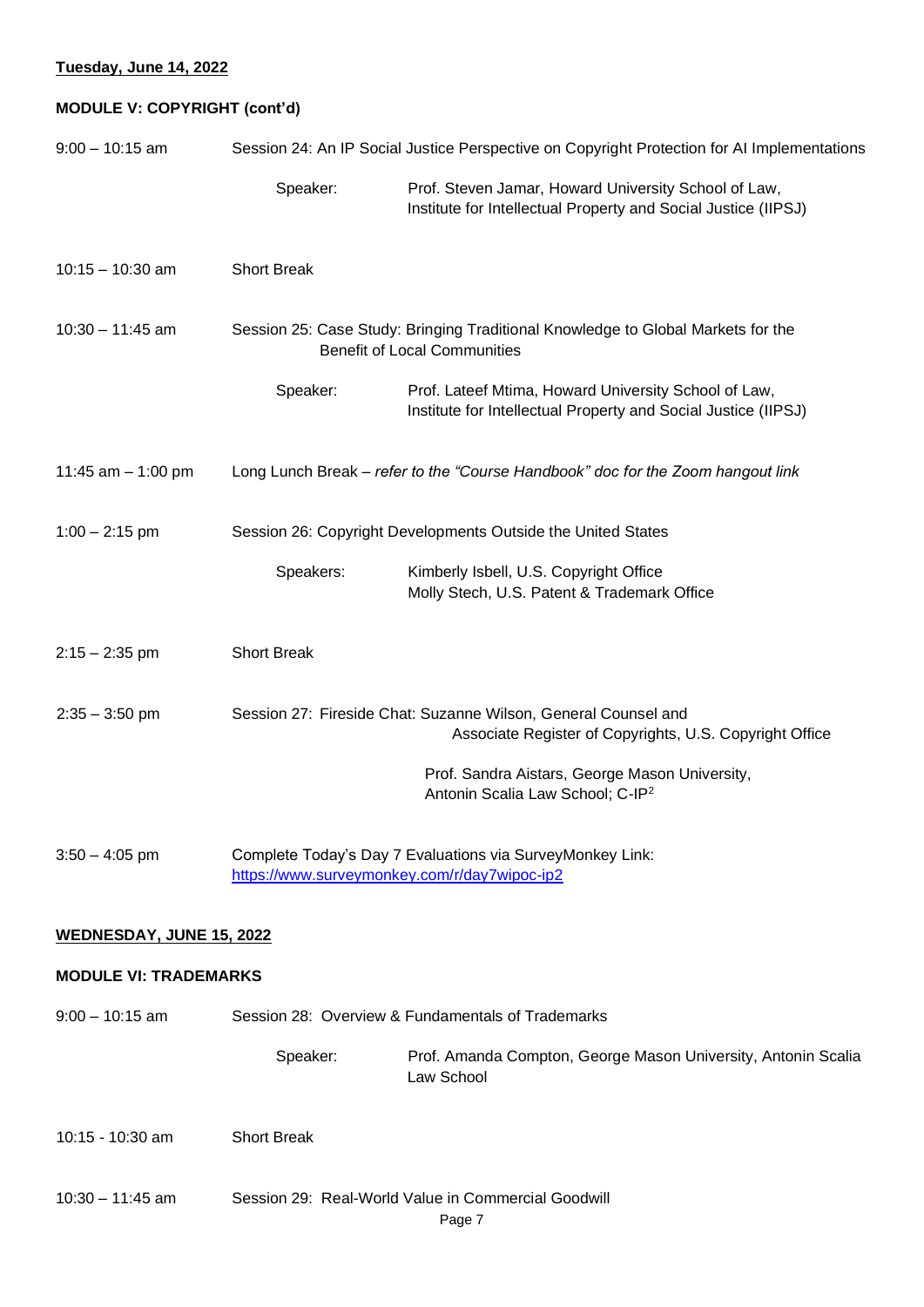| 11:45 am $-$ 1:15 pm | Long Lunch Break – refer to the "Course Handbook" doc for the Zoom hangout link                     |
|----------------------|-----------------------------------------------------------------------------------------------------|
| $1:30 - 3:00$ pm     | Session 30: C-IP <sup>2</sup> and Lemelson SI Panel:<br>The US Innovation System in a Changed World |

Innovation systems vary around the world, with different mixes of government and private funding, approaches to technology transfer, and opportunities for startups and independent inventors. The US innovation system has responded historically to periods of high tariffs, international conflict, and inflation with restrictions on patenting and direct government involvement in the economy, and to periods of stability and international trade with intellectual property reforms and incentives for technology commercialization. As countries around the world retrench to an era of higher tariffs, rising inflation, reduced globalization, and increased techno-nationalism, how will the US innovation system respond? Will successful or failed approaches from the past return? How can key elements of the innovation system—science-based industries, universities, government labs, the IP system, and entrepreneurial communities respond to the significant changes happening at present?

|            | Opening historical perspective: Arthur Daemmrich, Director, Lemelson Center for the Study<br>of Invention and Innovation, Smithsonian's National<br>Museum of American History |  |
|------------|--------------------------------------------------------------------------------------------------------------------------------------------------------------------------------|--|
| Panelists: | Jonathan Barnett, Senior Fellow for Innovation Policy, C-IP <sup>2</sup> , and<br>Professor of Law, University of Southern California, Gould School<br>of Law                  |  |
|            | Dedric Carter, Vice Chancellor for Innovation and Chief<br>Commercialization Officer, Washington University in St. Louis                                                       |  |
|            | Valencia Martin Wallace, Deputy Commissioner for Patents,<br>United States Patent and Trademark Office (USPTO)                                                                 |  |
| Moderator: | Prof. Sean O'Connor, C-IP <sup>2</sup> , George Mason University, Antonin<br>Scalia Law School                                                                                 |  |

3:00 – 3:15 pm Complete Today's Day 8 Evaluations via SurveyMonkey Link: <https://www.surveymonkey.com/r/day8wipoc-ip2>

#### **Thursday, June 16, 2022**

#### **MODULE VI: TRADEMARKS (cont'd)**

9:00 – 10:30 am Session 31: Simulation Exercise: Protecting Brands in a Modern Economy

Speaker: Prof. Amanda Compton, George Mason University, Antonin Scalia Law School

## 10:30 – 10:45 am Short Break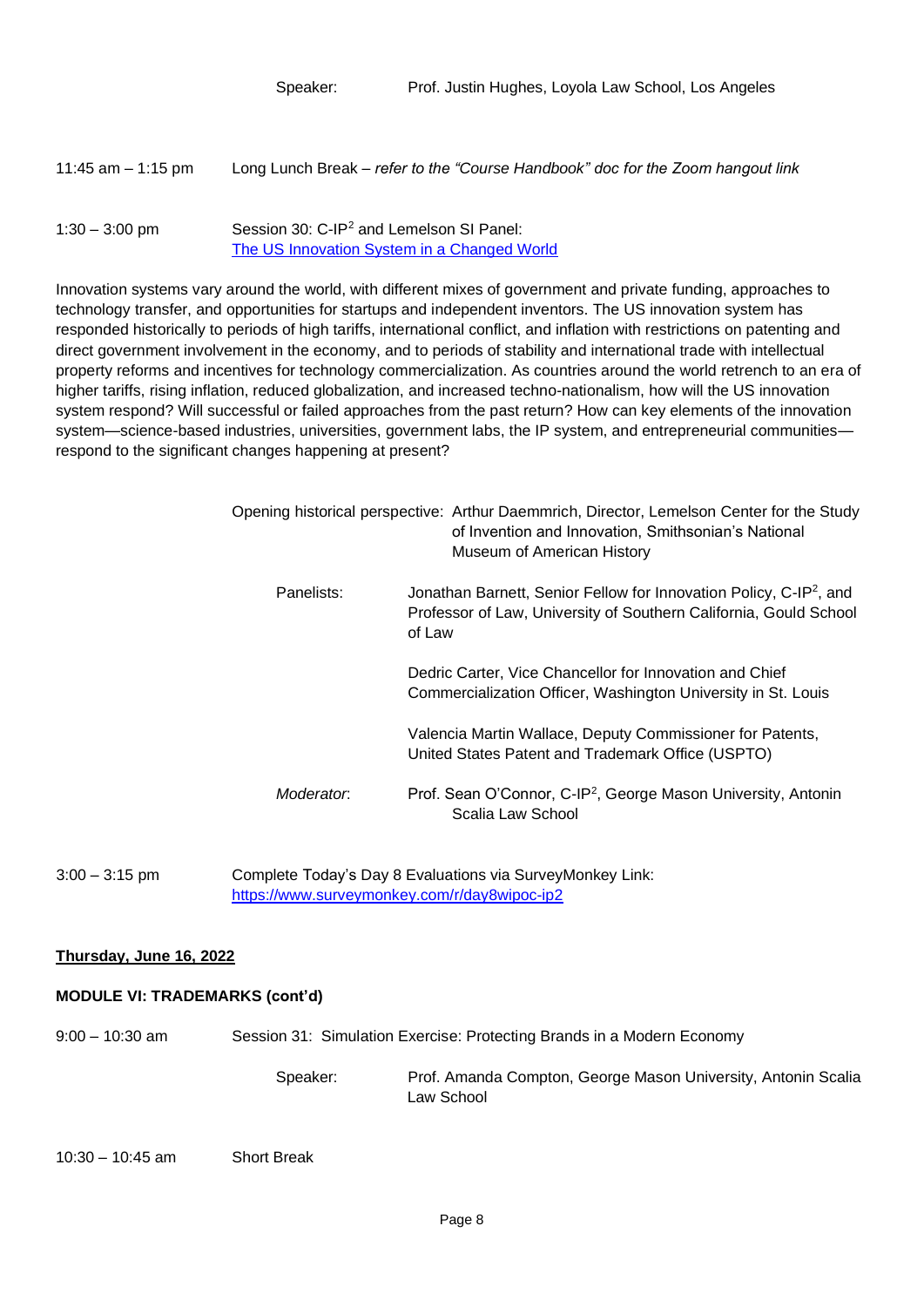#### **MODULE VII: SPECIAL TOPICS IN CREATIVE INDUSTRIES**

| 10:45 am - 12:00 pm                                   | Session 32: Intellectual Property Legislation                                                             |                                                                                                                                                                                                                                                                                                                                               |
|-------------------------------------------------------|-----------------------------------------------------------------------------------------------------------|-----------------------------------------------------------------------------------------------------------------------------------------------------------------------------------------------------------------------------------------------------------------------------------------------------------------------------------------------|
|                                                       | Speakers:                                                                                                 | Bradley J. Watts, Sen. Tom Tillis<br>Philip Warrick, Irell & Manella LLP                                                                                                                                                                                                                                                                      |
| $12:00 - 1:15$ pm                                     |                                                                                                           | Long Lunch Break - refer to the "Course Handbook" doc for the Zoom hangout link                                                                                                                                                                                                                                                               |
| $1:15 - 2:30$ pm                                      |                                                                                                           | Session 33: Counterfeiting & International Enforcement                                                                                                                                                                                                                                                                                        |
|                                                       | Speaker:                                                                                                  | Patrick Kilbride, Global Innovation Policy Center   U.S. Chamber of<br>Commerce                                                                                                                                                                                                                                                               |
| $2:30 - 2:50$ pm                                      | <b>Short Break</b>                                                                                        |                                                                                                                                                                                                                                                                                                                                               |
| $2:50 - 4:05$ pm                                      |                                                                                                           | Session 34: IP and Media Issues in Video Games                                                                                                                                                                                                                                                                                                |
|                                                       | Speaker:                                                                                                  | Ben Golant, Tencent America                                                                                                                                                                                                                                                                                                                   |
| $4:05 - 4:20$ pm                                      | Complete Today's Day 9 Evaluations via SurveyMonkey Link:<br>https://www.surveymonkey.com/r/day9wipoc-ip2 |                                                                                                                                                                                                                                                                                                                                               |
| Friday, June 17, 2022                                 |                                                                                                           |                                                                                                                                                                                                                                                                                                                                               |
|                                                       |                                                                                                           | <b>MODULE VII: SPECIAL TOPICS IN CREATIVE INDUSTRIES (cont'd)</b>                                                                                                                                                                                                                                                                             |
| $9:00 - 10:15$ am                                     | Session 35: IP & Competition Policy                                                                       |                                                                                                                                                                                                                                                                                                                                               |
|                                                       | Speaker:                                                                                                  | Prof. John Yun, Global Antitrust Institute, George Mason University<br>Antonin Scalia Law School                                                                                                                                                                                                                                              |
| $10:15 - 10:30$ am                                    | <b>Short Break</b>                                                                                        |                                                                                                                                                                                                                                                                                                                                               |
| <b>CAPSTONE SUMMARY, CERTIFICATES, AND CONCLUSION</b> |                                                                                                           |                                                                                                                                                                                                                                                                                                                                               |
| $10:30 - 11:30$ am                                    | Session 36: IP Office Hours for Patents, Trade Secrets, Copyrights, and Trademarks                        |                                                                                                                                                                                                                                                                                                                                               |
|                                                       | Speakers:                                                                                                 | Prof. Sandra Aistars, George Mason University, Antonin Scalia<br>Law School; Senior Fellow for Copyright Research and Policy &<br>Senior Scholar, C-IP <sup>2</sup><br>Joshua Kresh, Managing Director, C-IP <sup>2</sup><br>Prof. Sean O'Connor, Faculty Director, C-IP <sup>2</sup> , George Mason<br>University, Antonin Scalia Law School |